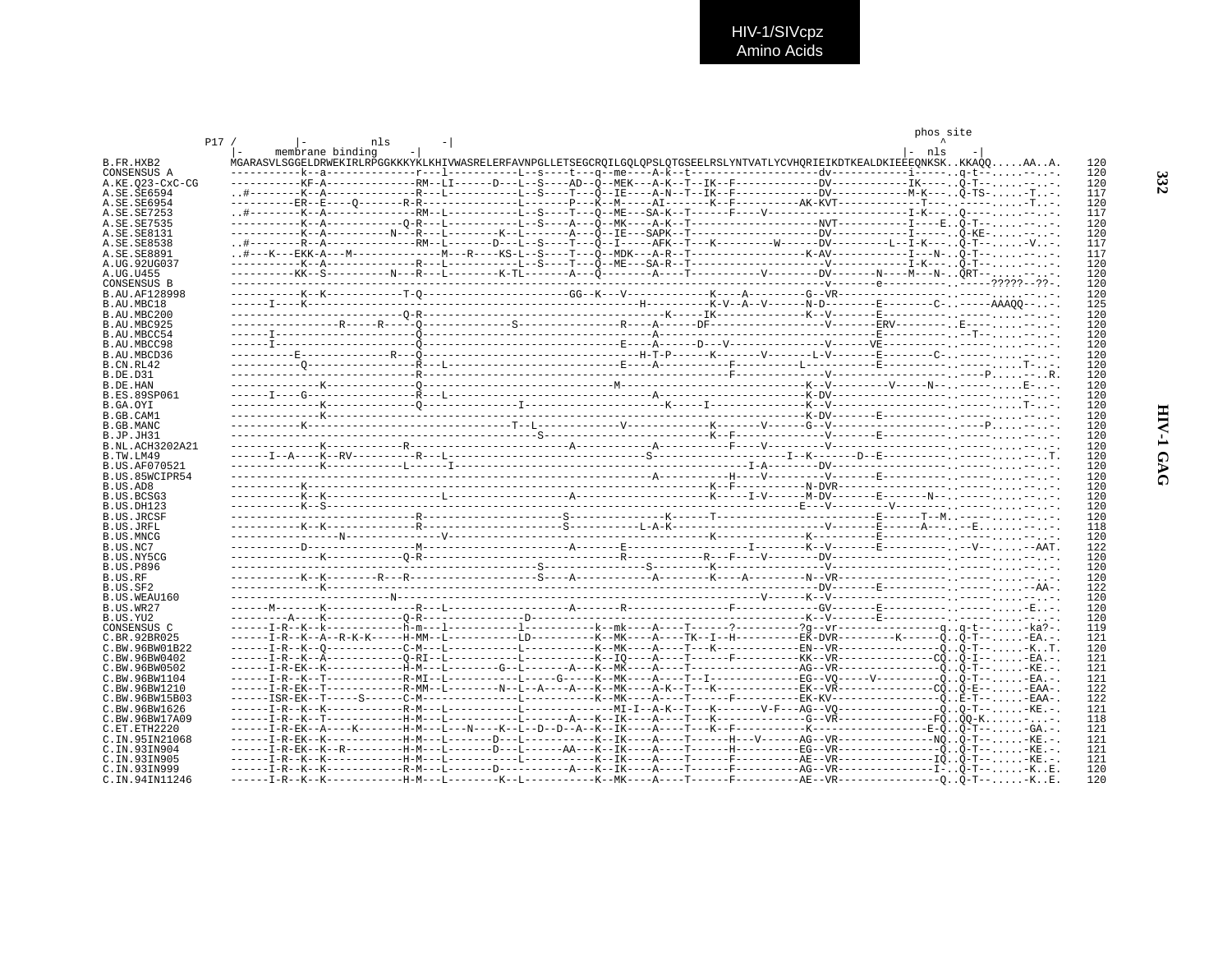|                                         |     |  |                                                                                                                                         |  |  |  |  |  | phos site |  |            |
|-----------------------------------------|-----|--|-----------------------------------------------------------------------------------------------------------------------------------------|--|--|--|--|--|-----------|--|------------|
|                                         | P17 |  | nls<br>membrane binding                                                                                                                 |  |  |  |  |  | $ -$ nls  |  |            |
| B.FR.HXB2                               |     |  | MGARASVLSGGELDRWEKIRLRPGGKKKYKLKHIVWASRELERFAVNPGLLETSEGCROILGOLOPSLOTGSEELRSLYNTVATLYCVHORIEIKDTKEALDKIEEEONKSKKKAOOAAA.               |  |  |  |  |  |           |  | 120        |
| CONSENSUS D                             |     |  |                                                                                                                                         |  |  |  |  |  |           |  | 120        |
| D.CD.84ZR085                            |     |  |                                                                                                                                         |  |  |  |  |  |           |  | 120        |
| D.CD.ELI                                |     |  |                                                                                                                                         |  |  |  |  |  |           |  | 120        |
| D.CD.NDK                                |     |  |                                                                                                                                         |  |  |  |  |  |           |  | 120        |
| D.CD.Z2Z6                               |     |  |                                                                                                                                         |  |  |  |  |  |           |  | 121        |
| D.UG. 94UG1141                          |     |  |                                                                                                                                         |  |  |  |  |  |           |  | 120        |
| F.BR.BZ162                              |     |  |                                                                                                                                         |  |  |  |  |  |           |  | 119        |
| F.CD.VI174                              |     |  | -----------K--A----O---------RM--L-----------ID------P---K-I----T------------F--IVV--Y----V-------------B-L------------OO-T---.         |  |  |  |  |  |           |  | 119        |
| F.RW.VI69                               |     |  |                                                                                                                                         |  |  |  |  |  |           |  | 120        |
| F1.BE.VI850                             |     |  | ------I----K--E----O-------R--M--LI-----------DD----------OK-IR-------------K--F----V--Y-----AGVT----------------------Ô. .Õ-T-- -- - . |  |  |  |  |  |           |  | 120        |
| F1 BR 93BR020 1                         |     |  |                                                                                                                                         |  |  |  |  |  |           |  | 120        |
| F1.FI.FIN9363                           |     |  |                                                                                                                                         |  |  |  |  |  |           |  | 122        |
| F1 FR MP411                             |     |  |                                                                                                                                         |  |  |  |  |  |           |  | 120        |
| F2.CM.MP255                             |     |  |                                                                                                                                         |  |  |  |  |  |           |  | 120        |
| F2.CM.MP257                             |     |  |                                                                                                                                         |  |  |  |  |  |           |  | 120        |
| G.BE.DRCBL                              |     |  | ----------K--A-----------R-RM--L-------D---L-------A---OK-MA----A----T--IK--F--------K--VR------EEV-KI-K--ÕÕ-ENSSS                      |  |  |  |  |  |           |  | 119        |
| G.FI.HH8793                             |     |  |                                                                                                                                         |  |  |  |  |  |           |  | 120        |
| G. NG. 92NG083                          |     |  | V---------K--S----------R------------G---L-RD----A---V--MK----A-\$--T------F-----------K--V------PEEV-KI-KN-00EI----K.                  |  |  |  |  |  |           |  | 119        |
| G. SE. SE6165                           |     |  | --------T--K--A----------R-S--I--L----------L--D----A---O--MR---------T--IK----A-----------------EEV-KI-K--OE-I----M.                   |  |  |  |  |  |           |  | 120        |
| H.BE.VI991                              |     |  |                                                                                                                                         |  |  |  |  |  |           |  | 122        |
| H.BE.VI997                              |     |  |                                                                                                                                         |  |  |  |  |  |           |  | 120        |
| H.CF.90CF056                            |     |  | ----------K--A--------------R---L---------L-------P---L--IE-I--AIK--T---K--F-L--V-----RK-DV------------I----00-T-----.                  |  |  |  |  |  |           |  | 120        |
| J.SE.SE9173                             |     |  |                                                                                                                                         |  |  |  |  |  |           |  | 120        |
| J.SE.SE9280                             |     |  |                                                                                                                                         |  |  |  |  |  |           |  | 120        |
| K. BE. VT325                            |     |  |                                                                                                                                         |  |  |  |  |  |           |  | 120        |
| K.CD.EOTB11C                            |     |  |                                                                                                                                         |  |  |  |  |  |           |  | 120        |
| K.CM.MP535                              |     |  |                                                                                                                                         |  |  |  |  |  |           |  | 120        |
| N.CM.YBF30                              |     |  | --------T--K--O--S-Y----------RM--L----------C----MD-AD--AKL-N--E-A-K-----------AL-V-----S--O-HN-O-------K-K-EOH-PEP-NPEAGAA.--T.       |  |  |  |  |  |           |  | 126        |
| O.CM.ANT70C                             |     |  | ---S----T-SK--A--O---K--S----R---L---------C--E----A--NEKL-O--E-A-K---DS-O--W-AIVV-W---N-YK-G--OO-IO-LK-V.MG-R-S-D--K                   |  |  |  |  |  |           |  | 118        |
| O.CM.MVP5180                            |     |  | --------T-SK--A--R------S--A-R---L--------Y-C------A--TE-L-O--E-A-K----D-K--W-AI-V-W---N-FD-R--OO-IO-LK-V.MA-R-S-E--K                   |  |  |  |  |  |           |  | 118        |
| CRF01 AE.CF.90CF40                      |     |  | ------I----K--A---------------O-RM--L---------L---------A---O-LIE---STIK------K--F--I---W------DV-----------V------O-------.            |  |  |  |  |  |           |  | 120        |
| CRF01 AE.TH.93TH25                      |     |  |                                                                                                                                         |  |  |  |  |  |           |  | 120        |
| CRF01 AE.TH.CM240                       |     |  |                                                                                                                                         |  |  |  |  |  |           |  | 120        |
| CRF01 AE.TH.TH022                       |     |  |                                                                                                                                         |  |  |  |  |  |           |  | 120        |
| CRF01 AE.TH.TH047                       |     |  |                                                                                                                                         |  |  |  |  |  |           |  | 120        |
| CRF02 AG.FR.DJ263                       |     |  |                                                                                                                                         |  |  |  |  |  |           |  | 120        |
| CRF02 AG.FR.DJ264                       |     |  |                                                                                                                                         |  |  |  |  |  |           |  | 120        |
| CRF02 AG.NG.IBNG                        |     |  |                                                                                                                                         |  |  |  |  |  |           |  | 120        |
|                                         |     |  |                                                                                                                                         |  |  |  |  |  |           |  | 120        |
| CRF03 AB.RU.KAL15<br>CRF04 cpx.CY.94CY0 |     |  |                                                                                                                                         |  |  |  |  |  |           |  | 120        |
|                                         |     |  |                                                                                                                                         |  |  |  |  |  |           |  | 120        |
| CRF04 cpx.GR.97PVC                      |     |  |                                                                                                                                         |  |  |  |  |  |           |  |            |
| CRF04 cpx.GR.97PVM                      |     |  | ---G----R-EK--T--S------------MI--L---RS--O---LSSS--------EKAIH--S--IEIR-P-II--F--ICV-W---KGEK----EO-VKTVKMKVMOTOAETGSS-TASRGMLLRLL     |  |  |  |  |  |           |  | 120<br>130 |
| CPZ.CD.CPZANT                           |     |  | --------T--K------V------R-R-MM--L----------CD---M-SK---TKL-O--E-A-K----G----F--L-V-W-I-SD-TVE--QK--EQLKRHHGEQQSKTESNS.GSREGG-.         |  |  |  |  |  |           |  | 126        |
| CPZ.GA.CPZGAB                           |     |  |                                                                                                                                         |  |  |  |  |  |           |  |            |
| CPZ.US.CPZUS                            |     |  |                                                                                                                                         |  |  |  |  |  |           |  | 121        |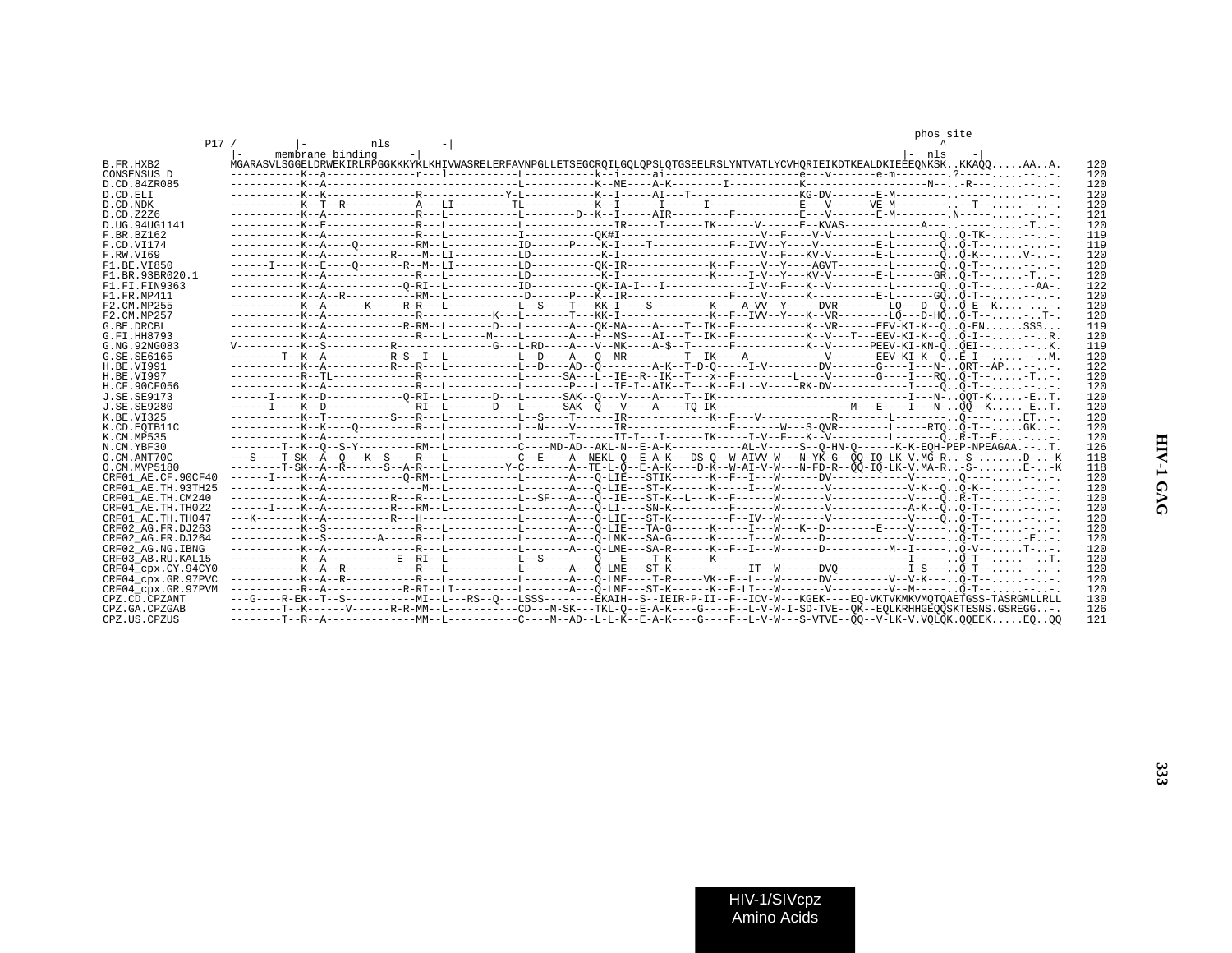|                                |                    |                                                                                                                                 |  |  | cyclophilin A binding domain (CyPA) |            |
|--------------------------------|--------------------|---------------------------------------------------------------------------------------------------------------------------------|--|--|-------------------------------------|------------|
|                                | $p17 \ \sqrt{p24}$ |                                                                                                                                 |  |  |                                     |            |
| B.FR.HXB2                      |                    | DTGHSN.OVSONYPIVONIOGOMVHOAISPRTLNAWVKVVEEKAFSPEVIPMFSALSEGATPODLNTMLNTVGGHOAAMOMLKETINEEAAEWDRVHPVHAGPIAPGOMREPRGSDIAGTTSTLOEO |  |  |                                     | 246        |
| CONSENSUS A                    |                    |                                                                                                                                 |  |  |                                     | 246        |
| A.KE.023-CxC-CG                |                    |                                                                                                                                 |  |  |                                     | 246        |
| A.SE.SE6594                    |                    |                                                                                                                                 |  |  |                                     | 243        |
| A. SE. SE6954                  |                    |                                                                                                                                 |  |  |                                     | 246        |
| A.SE.SE7253<br>A.SE.SE7535     |                    |                                                                                                                                 |  |  |                                     | 243<br>245 |
| A.SE.SE8131                    |                    |                                                                                                                                 |  |  |                                     | 246        |
| A.SE.SE8538                    |                    |                                                                                                                                 |  |  |                                     | 243        |
| A.SE.SE8891                    |                    |                                                                                                                                 |  |  |                                     | 243        |
| A.UG.92UG037                   |                    |                                                                                                                                 |  |  |                                     | 246        |
| A.UG.U455                      |                    |                                                                                                                                 |  |  |                                     | 242        |
| CONSENSUS B                    |                    |                                                                                                                                 |  |  |                                     | 246        |
| <b>B.AU.AF128998</b>           |                    |                                                                                                                                 |  |  |                                     | 246        |
| B.AU.MBC18                     |                    |                                                                                                                                 |  |  |                                     | 251        |
| B.AU.MBC200                    |                    |                                                                                                                                 |  |  |                                     | 246        |
| B.AU.MBC925                    |                    |                                                                                                                                 |  |  |                                     | 247        |
| B.AU.MBCC54                    |                    |                                                                                                                                 |  |  |                                     | 246        |
| B.AU.MBCC98                    |                    |                                                                                                                                 |  |  |                                     | 246        |
| B.AU.MBCD36<br>B.CN.RL42       |                    |                                                                                                                                 |  |  |                                     | 246<br>246 |
| B.DE.D31                       |                    |                                                                                                                                 |  |  |                                     | 246        |
| B.DE.HAN                       |                    |                                                                                                                                 |  |  |                                     | 246        |
| <b>B.ES.89SP061</b>            |                    |                                                                                                                                 |  |  |                                     | 246        |
| B.GA.OYI                       |                    |                                                                                                                                 |  |  |                                     | 246        |
| B.GB.CAM1                      |                    |                                                                                                                                 |  |  |                                     | 246        |
| B.GB.MANC                      |                    |                                                                                                                                 |  |  |                                     | 246        |
| B.JP.JH31                      |                    |                                                                                                                                 |  |  |                                     | 246        |
| B.NL.ACH3202A21                |                    |                                                                                                                                 |  |  |                                     | 246        |
| B.TW.LM49                      |                    |                                                                                                                                 |  |  |                                     | 246        |
| B.US.AF070521                  |                    |                                                                                                                                 |  |  |                                     | 246        |
| B.US.85WCIPR54<br>B.US.AD8     |                    |                                                                                                                                 |  |  |                                     | 246<br>246 |
| B.US.BCSG3                     |                    |                                                                                                                                 |  |  |                                     | 246        |
| B.US.DH123                     |                    |                                                                                                                                 |  |  |                                     | 246        |
| B.US.JRCSF                     |                    |                                                                                                                                 |  |  |                                     | 246        |
| B.US.JRFL                      |                    |                                                                                                                                 |  |  |                                     | 244        |
| B.US.MNCG                      |                    |                                                                                                                                 |  |  |                                     | 249        |
| B.US.NC7                       |                    |                                                                                                                                 |  |  |                                     | 248        |
| B.US.NY5CG                     |                    |                                                                                                                                 |  |  |                                     | 246        |
| <b>B.US.P896</b>               |                    |                                                                                                                                 |  |  |                                     | 246        |
| B.US.RF                        |                    |                                                                                                                                 |  |  |                                     | 246        |
| B.US.SF2<br>B.US.WEAU160       |                    |                                                                                                                                 |  |  |                                     | 248<br>246 |
| B.US.WR27                      |                    |                                                                                                                                 |  |  |                                     | 246        |
| B.US.YU2                       |                    |                                                                                                                                 |  |  |                                     | 246        |
| CONSENSUS C                    |                    |                                                                                                                                 |  |  |                                     | 241        |
| C.BR.92BR025                   |                    |                                                                                                                                 |  |  |                                     | 244        |
| C.BW.96BW01B22                 |                    |                                                                                                                                 |  |  |                                     | 243        |
| C.BW.96BW0402                  |                    |                                                                                                                                 |  |  |                                     | 244        |
| C.BW.96BW0502                  |                    |                                                                                                                                 |  |  |                                     | 243        |
| C.BW.96BW1104                  |                    |                                                                                                                                 |  |  |                                     | 243        |
| C.BW.96BW1210                  |                    |                                                                                                                                 |  |  |                                     | 244        |
| C.BW.96BW15B03                 |                    |                                                                                                                                 |  |  |                                     | 243        |
| C.BW.96BW1626                  |                    |                                                                                                                                 |  |  |                                     | 243        |
| C.BW.96BW17A09                 |                    |                                                                                                                                 |  |  |                                     | 240        |
| C.ET.ETH2220                   |                    |                                                                                                                                 |  |  |                                     | 244<br>243 |
| C.IN.95IN21068<br>C.IN.93IN904 |                    |                                                                                                                                 |  |  |                                     | 243        |
| C. TN. 93TN905                 |                    |                                                                                                                                 |  |  |                                     | 243        |
| C.IN.93IN999                   |                    |                                                                                                                                 |  |  |                                     | 243        |
| C.IN.94IN11246                 |                    |                                                                                                                                 |  |  |                                     | 240        |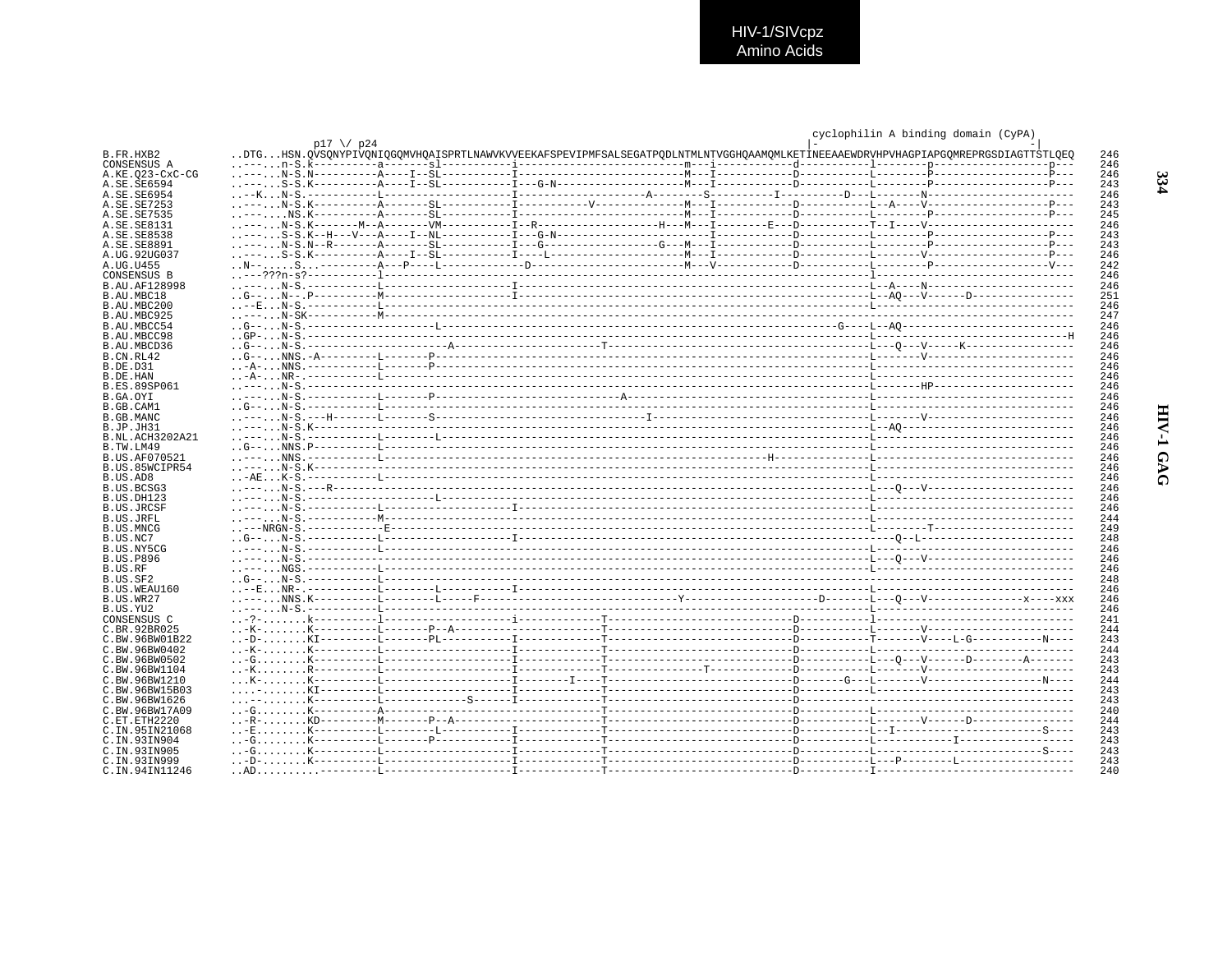|                    | $p17 \sqrt{p24}$ |  |                                                                                                                                 | $0 + 0$ $1 + 1 + 11$ $1 + 2 + 11$ |  |
|--------------------|------------------|--|---------------------------------------------------------------------------------------------------------------------------------|-----------------------------------|--|
| B.FR.HXB2          |                  |  | DTGHSN.QVSQNYPIVQNIQGQMVHQAISPRTLNAWVKVVEEKAFSPEVIPMFSALSEGATPQDLNTMLNTVGGHQAAMQMLKETİNEEAAEWDRVHPVHAGPIAPGQMREPRGSDIAGTTSTLQEQ |                                   |  |
| CONSENSUS D        |                  |  |                                                                                                                                 |                                   |  |
| D.CD.84ZR085       |                  |  |                                                                                                                                 |                                   |  |
| D.CD.ELI           |                  |  |                                                                                                                                 |                                   |  |
| D.CD.NDK           |                  |  |                                                                                                                                 |                                   |  |
| D.CD.Z2Z6          |                  |  |                                                                                                                                 |                                   |  |
| D.UG.94UG1141      |                  |  |                                                                                                                                 |                                   |  |
| F. BR. BZ162       |                  |  |                                                                                                                                 |                                   |  |
|                    |                  |  |                                                                                                                                 |                                   |  |
| F.CD.VI174         |                  |  |                                                                                                                                 |                                   |  |
| F.RW.VT69          |                  |  |                                                                                                                                 |                                   |  |
| F1 BE VT850        |                  |  |                                                                                                                                 |                                   |  |
| F1.BR.93BR020.1    |                  |  |                                                                                                                                 |                                   |  |
| F1 FT FIN9363      |                  |  |                                                                                                                                 |                                   |  |
| F1.FR.MP411        |                  |  |                                                                                                                                 |                                   |  |
| F2.CM.MP255        |                  |  |                                                                                                                                 |                                   |  |
| F2.CM.MP257        |                  |  |                                                                                                                                 |                                   |  |
| G. BE. DRCBL       |                  |  |                                                                                                                                 |                                   |  |
| G. FT. HH8793      |                  |  |                                                                                                                                 |                                   |  |
| G.NG.92NG083       |                  |  |                                                                                                                                 |                                   |  |
| G. SE. SE6165      |                  |  |                                                                                                                                 |                                   |  |
| H.BE.VI991         |                  |  |                                                                                                                                 |                                   |  |
|                    |                  |  |                                                                                                                                 |                                   |  |
| H.BE.VI997         |                  |  |                                                                                                                                 |                                   |  |
| H.CF.90CF056       |                  |  |                                                                                                                                 |                                   |  |
| J.SE.SE9173        |                  |  |                                                                                                                                 |                                   |  |
| J. SE. SE9280      |                  |  |                                                                                                                                 |                                   |  |
| K.BE.VI325         |                  |  |                                                                                                                                 |                                   |  |
| K.CD.EOTB11C       |                  |  |                                                                                                                                 |                                   |  |
| K.CM.MP535         |                  |  |                                                                                                                                 |                                   |  |
| N.CM.YBF30         |                  |  |                                                                                                                                 |                                   |  |
| O.CM.ANT70C        |                  |  |                                                                                                                                 |                                   |  |
| O.CM.MVP5180       |                  |  |                                                                                                                                 |                                   |  |
| CRF01 AE.CF.90CF40 |                  |  |                                                                                                                                 |                                   |  |
| CRF01 AE.TH.93TH25 |                  |  |                                                                                                                                 |                                   |  |
| CRF01 AE.TH.CM240  |                  |  |                                                                                                                                 |                                   |  |
| CRF01 AE.TH.TH022  |                  |  |                                                                                                                                 |                                   |  |
| CRF01 AE.TH.TH047  |                  |  |                                                                                                                                 |                                   |  |
| CRF02 AG.FR.DJ263  |                  |  |                                                                                                                                 |                                   |  |
|                    |                  |  |                                                                                                                                 |                                   |  |
| CRF02 AG.FR.DJ264  |                  |  |                                                                                                                                 |                                   |  |
| CRF02 AG.NG.IBNG   |                  |  |                                                                                                                                 |                                   |  |
| CRF03 AB.RU.KAL15  |                  |  |                                                                                                                                 |                                   |  |
| CRF04 cpx.CY.94CY0 |                  |  |                                                                                                                                 |                                   |  |
| CRF04 cpx.GR.97PVC |                  |  |                                                                                                                                 |                                   |  |
| CRF04 cpx.GR.97PVM |                  |  |                                                                                                                                 |                                   |  |
| CPZ.CD.CPZANT      |                  |  | LLNKOWCORHLSGEGR----IVDAG-IAR--PLT--------C----N-N--------------H-------A--D--G---V---V-------L--T----VOA--L---T---------V---   |                                   |  |
| CPZ.GA.CPZGAB      |                  |  |                                                                                                                                 |                                   |  |
| CPZ.US.CPZUS       |                  |  |                                                                                                                                 |                                   |  |
|                    |                  |  |                                                                                                                                 |                                   |  |

cyclophilin A binding domain  $(CyPA)$ 

335

HIV-1/SIVcpz Amino Acids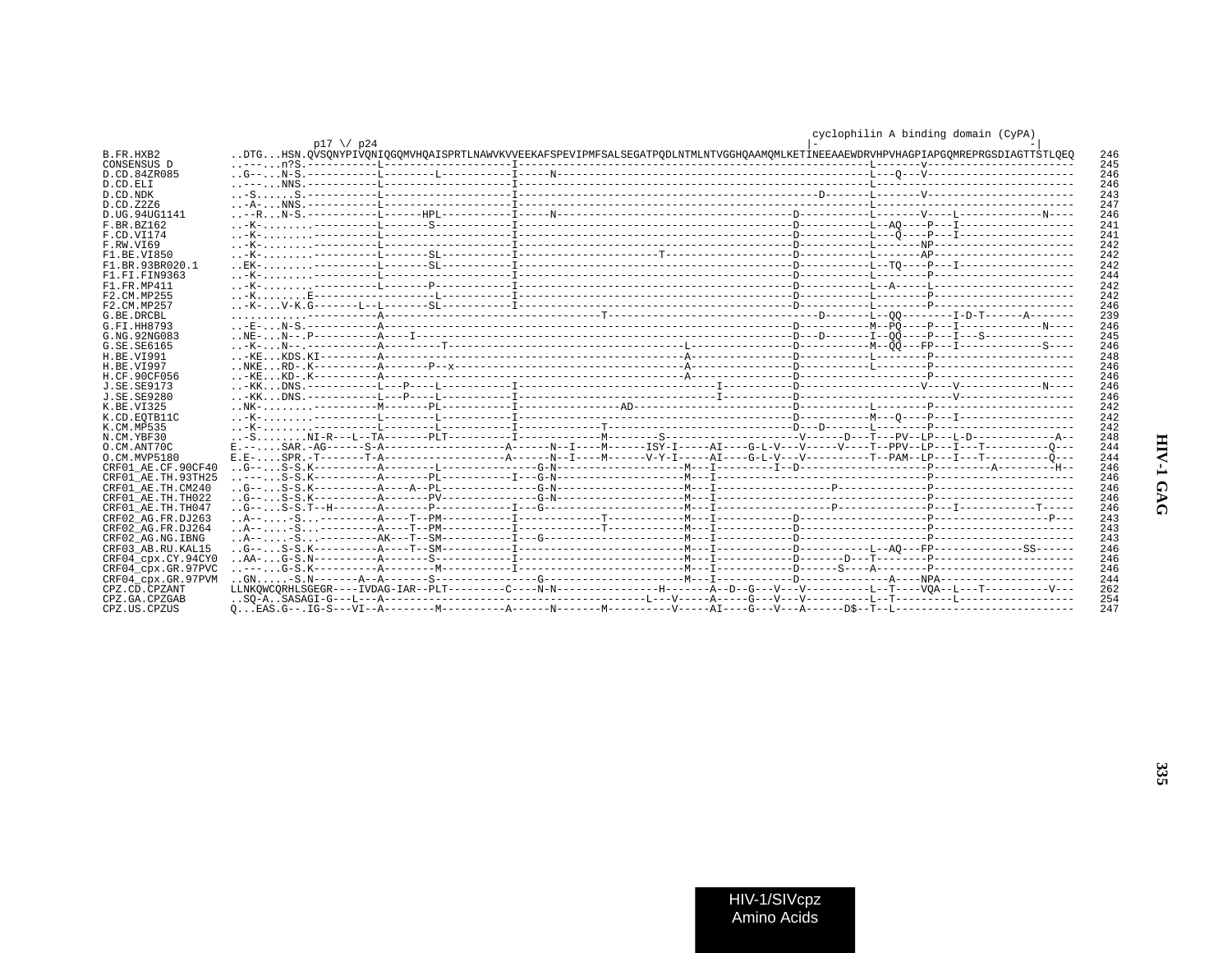HIV-1/SIVcpz<br>Amino Acids

|                                     |                                                                                                                                 | Major homology region<br>MHR |  |  | $p24 \ \lor \ p2'$ |            |
|-------------------------------------|---------------------------------------------------------------------------------------------------------------------------------|------------------------------|--|--|--------------------|------------|
| B.FR.HXB2                           | IGWMTNNPPIPVGEIYKRWIILGLNKIVRMYSPTSILDIRQGPKEPFRDYVDRFYKTLRAEQASQEVKNWMTETLLVQNANPDCKTILKALGPAATLEEMMTACQGVGGPGHKARVLAEAMSQVTNS |                              |  |  |                    | 373        |
| CONSENSUS A<br>A.KE.023-CxC-CG      |                                                                                                                                 |                              |  |  |                    | 370<br>373 |
| A.SE.SE6594                         |                                                                                                                                 |                              |  |  |                    | 370        |
| A.SE.SE6954                         |                                                                                                                                 |                              |  |  |                    | 373        |
| A.SE.SE7253<br>A.SE.SE7535          |                                                                                                                                 |                              |  |  |                    | 370<br>372 |
| A.SE.SE8131                         |                                                                                                                                 |                              |  |  |                    | 373        |
| A.SE.SE8538                         |                                                                                                                                 |                              |  |  |                    | 370        |
| A.SE.SE8891<br>A.UG.92UG037         |                                                                                                                                 |                              |  |  |                    | 370<br>373 |
| A.UG.U455                           |                                                                                                                                 |                              |  |  |                    | 369        |
| CONSENSUS B                         |                                                                                                                                 |                              |  |  |                    | 373        |
| B.AU.AF128998                       |                                                                                                                                 |                              |  |  |                    | 373        |
| B.AU.MBC18<br>B.AU.MBC200           |                                                                                                                                 |                              |  |  |                    | 378<br>373 |
| B.AU.MBC925                         |                                                                                                                                 |                              |  |  |                    | 374        |
| B.AU.MBCC54                         |                                                                                                                                 |                              |  |  |                    | 373        |
| B.AU.MBCC98                         |                                                                                                                                 |                              |  |  |                    | 373        |
| B.AU.MBCD36<br>B.CN.RL42            |                                                                                                                                 |                              |  |  |                    | 373<br>375 |
| B.DE.D31                            |                                                                                                                                 |                              |  |  |                    | 373        |
| B.DE.HAN                            |                                                                                                                                 |                              |  |  |                    | 373        |
| <b>B.ES.89SP061</b><br>B.GA.OYI     |                                                                                                                                 |                              |  |  |                    | 373<br>372 |
| B.GB.CAM1                           |                                                                                                                                 |                              |  |  |                    | 373        |
| B.GB.MANC                           |                                                                                                                                 |                              |  |  |                    | 373        |
| B.JP.JH31                           |                                                                                                                                 |                              |  |  |                    | 373        |
| <b>B.NL.ACH3202A21</b><br>B.TW.LM49 |                                                                                                                                 |                              |  |  |                    | 373<br>373 |
| B.US.AF070521                       |                                                                                                                                 |                              |  |  |                    | 373        |
| B.US.85WCIPR54                      |                                                                                                                                 |                              |  |  |                    | 373        |
| B.US.AD8                            |                                                                                                                                 |                              |  |  |                    | 373        |
| B.US.BCSG3<br>B.US.DH123            |                                                                                                                                 |                              |  |  |                    | 373<br>374 |
| <b>B.US.JRCSF</b>                   |                                                                                                                                 |                              |  |  |                    | 373        |
| B.US.JRFL                           |                                                                                                                                 |                              |  |  |                    | 371        |
| <b>B.US.MNCG</b><br>B.US.NC7        |                                                                                                                                 |                              |  |  |                    | 376<br>375 |
| B.US.NY5CG                          |                                                                                                                                 |                              |  |  |                    | 373        |
| <b>B.US.P896</b>                    |                                                                                                                                 |                              |  |  |                    | 373        |
| B.US.RF                             |                                                                                                                                 |                              |  |  |                    | 373        |
| B.US.SF2<br>B.US.WEAU160            |                                                                                                                                 |                              |  |  |                    | 375<br>373 |
| B.US.WR27                           |                                                                                                                                 |                              |  |  |                    | 373        |
| B.US.YU2                            |                                                                                                                                 |                              |  |  |                    | 373        |
| CONSENSUS C                         |                                                                                                                                 |                              |  |  |                    | 366        |
| C.BR.92BR025<br>C.BW.96BW01B22      | $-A--A---V---D-----------V---K-----X------F-----T-D-----D----------------G-SI---------S-----S------G-ANSM$                      |                              |  |  |                    | 371<br>370 |
| C. BW. 96BW0402                     |                                                                                                                                 |                              |  |  |                    | 371        |
| C.BW.96BW0502                       |                                                                                                                                 |                              |  |  |                    | 370        |
| C.BW.96BW1104<br>C.BW.96BW1210      |                                                                                                                                 |                              |  |  |                    | 370        |
| C.BW.96BW15B03                      |                                                                                                                                 |                              |  |  |                    | 371<br>370 |
| C.BW.96BW1626                       |                                                                                                                                 |                              |  |  |                    | 370        |
| C.BW.96BW17A09                      |                                                                                                                                 |                              |  |  |                    | 367        |
| C.ET.ETH2220<br>C.IN.95IN21068      |                                                                                                                                 |                              |  |  |                    | 371<br>370 |
| C.IN.93IN904                        |                                                                                                                                 |                              |  |  |                    | 370        |
| C. IN. 93IN905                      |                                                                                                                                 |                              |  |  |                    | 370        |
| C. IN. 93TN999                      |                                                                                                                                 |                              |  |  |                    | 370        |
| C.IN.94IN11246                      |                                                                                                                                 |                              |  |  |                    | 367        |

336

HIV-1 GAG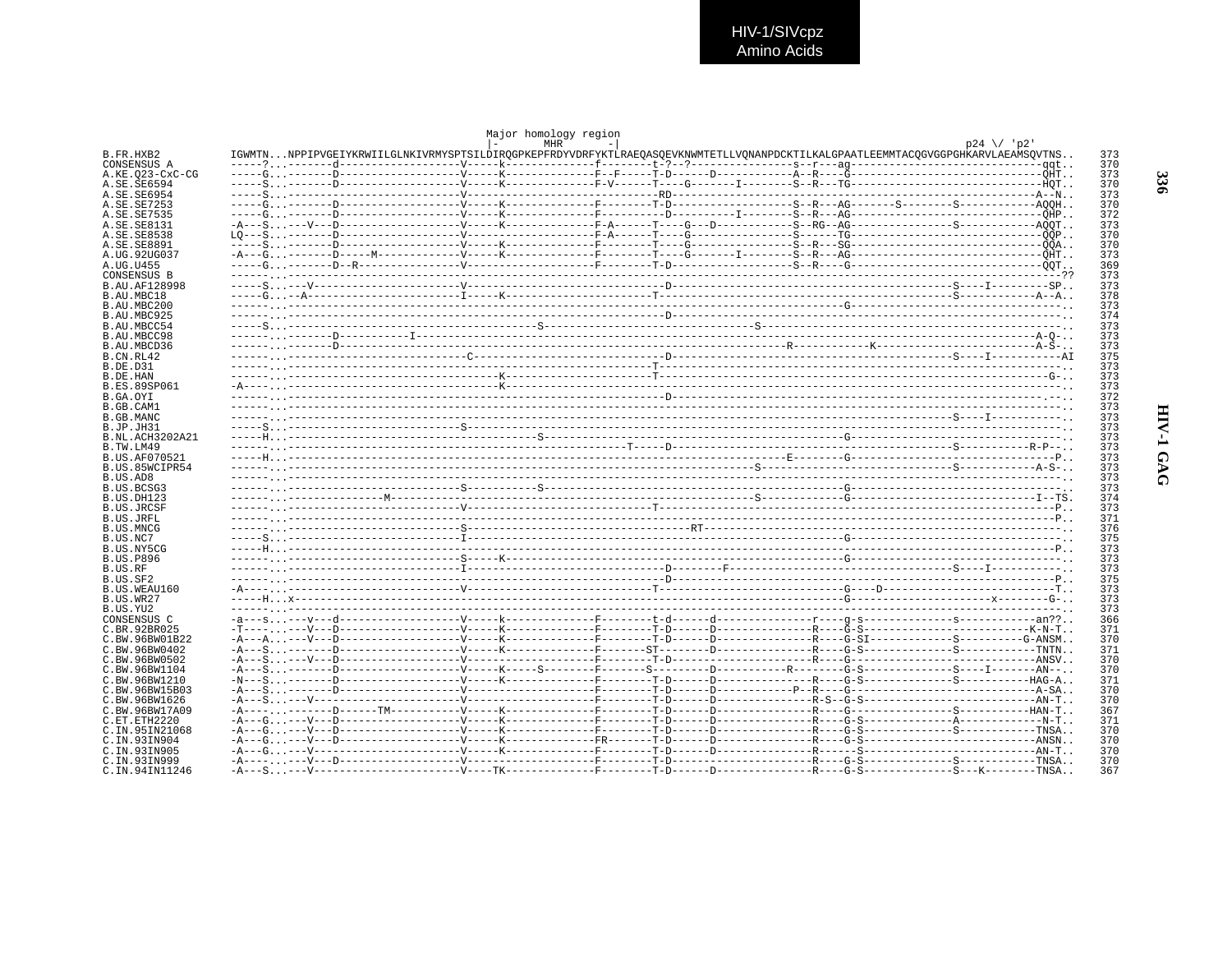|                    |                                                                                                                                 | Major homology region<br><b>MHR</b> |  |  | $p24 \sqrt{2}$ |            |
|--------------------|---------------------------------------------------------------------------------------------------------------------------------|-------------------------------------|--|--|----------------|------------|
| B.FR.HXB2          | IGWMTNNPPIPVGEIYKRWIILGLNKIVRMYSPTSILDIROGPKEPFRDYVDRFYKTLRAEOASOEVKNWMTETLLVONANPDCKTILKALGPAATLEEMMTACOGVGGPGHKARVLAEAMSOVTNS |                                     |  |  |                | 373        |
| CONSENSUS D        |                                                                                                                                 |                                     |  |  |                | 373        |
| D.CD.84ZR085       |                                                                                                                                 |                                     |  |  |                | 374        |
| D.CD.ELI           |                                                                                                                                 |                                     |  |  |                | 374        |
| D.CD.NDK           | $-A$ ---S.                                                                                                                      |                                     |  |  |                | 371        |
| D.CD.Z2Z6          | $-A$ ---S.                                                                                                                      |                                     |  |  |                | 375        |
| D.UG.94UG1141      |                                                                                                                                 |                                     |  |  |                | 374        |
| F.BR.BZ162         |                                                                                                                                 |                                     |  |  |                | 368        |
| F.CD.VI174         |                                                                                                                                 |                                     |  |  |                | 369        |
| F.RW.VT69          |                                                                                                                                 |                                     |  |  |                | 369        |
| F1.BE.VI850        |                                                                                                                                 |                                     |  |  |                | 369        |
| F1.BR.93BR020.1    |                                                                                                                                 |                                     |  |  |                | 369        |
| F1.FI.FIN9363      |                                                                                                                                 |                                     |  |  |                | 370        |
| F1.FR.MP411        |                                                                                                                                 |                                     |  |  |                | 369        |
| F2. CM. MP255      |                                                                                                                                 |                                     |  |  |                | 369        |
| F2.CM.MP257        |                                                                                                                                 |                                     |  |  |                | 373        |
| G.BE.DRCBL         |                                                                                                                                 |                                     |  |  |                | 367        |
| G.FI.HH8793        |                                                                                                                                 |                                     |  |  |                | 374        |
| G.NG.92NG083       |                                                                                                                                 |                                     |  |  |                | 373        |
| G. SE. SE6165      |                                                                                                                                 |                                     |  |  |                | 374        |
| H.BE.VI991         |                                                                                                                                 |                                     |  |  |                | 376        |
| H.BE.VI997         |                                                                                                                                 |                                     |  |  |                | 374        |
| H.CF.90CF056       |                                                                                                                                 |                                     |  |  |                | 374        |
| J.SE.SE9173        |                                                                                                                                 |                                     |  |  |                | 373        |
| J.SE.SE9280        |                                                                                                                                 |                                     |  |  |                | 373        |
| K. BE. VT325       |                                                                                                                                 |                                     |  |  |                | 369        |
|                    |                                                                                                                                 |                                     |  |  |                | 369        |
| K.CD.EOTB11C       |                                                                                                                                 |                                     |  |  |                | 369        |
| K.CM.MP535         |                                                                                                                                 |                                     |  |  |                |            |
| N.CM.YBF30         |                                                                                                                                 |                                     |  |  |                | 376        |
| O.CM.ANT70C        |                                                                                                                                 |                                     |  |  |                | 374<br>374 |
| O.CM.MVP5180       |                                                                                                                                 |                                     |  |  |                |            |
| CRF01 AE.CF.90CF40 |                                                                                                                                 |                                     |  |  |                | 373        |
| CRF01 AE.TH.93TH25 |                                                                                                                                 |                                     |  |  |                | 373        |
| CRF01 AE.TH.CM240  |                                                                                                                                 |                                     |  |  |                | 373        |
| CRF01 AE.TH.TH022  |                                                                                                                                 |                                     |  |  |                | 373        |
| CRF01 AE.TH.TH047  |                                                                                                                                 |                                     |  |  |                | 373        |
| CRF02 AG.FR.DJ263  |                                                                                                                                 |                                     |  |  |                | 370        |
| CRF02 AG.FR.DJ264  |                                                                                                                                 |                                     |  |  |                | 370        |
| CRF02 AG.NG.IBNG   |                                                                                                                                 |                                     |  |  |                | 370        |
| CRF03 AB.RU.KAL15  |                                                                                                                                 |                                     |  |  |                | 373        |
| CRF04 cpx.CY.94CY0 |                                                                                                                                 |                                     |  |  |                | 374        |
| CRF04_cpx.GR.97PVC |                                                                                                                                 |                                     |  |  |                | 374        |
| CRF04 cpx.GR.97PVM |                                                                                                                                 |                                     |  |  |                | 372        |
| CPZ.CD.CPZANT      |                                                                                                                                 |                                     |  |  |                | 393        |
| CPZ.GA.CPZGAB      |                                                                                                                                 |                                     |  |  |                | 381        |
| CPZ.US.CPZUS       |                                                                                                                                 |                                     |  |  |                | 376        |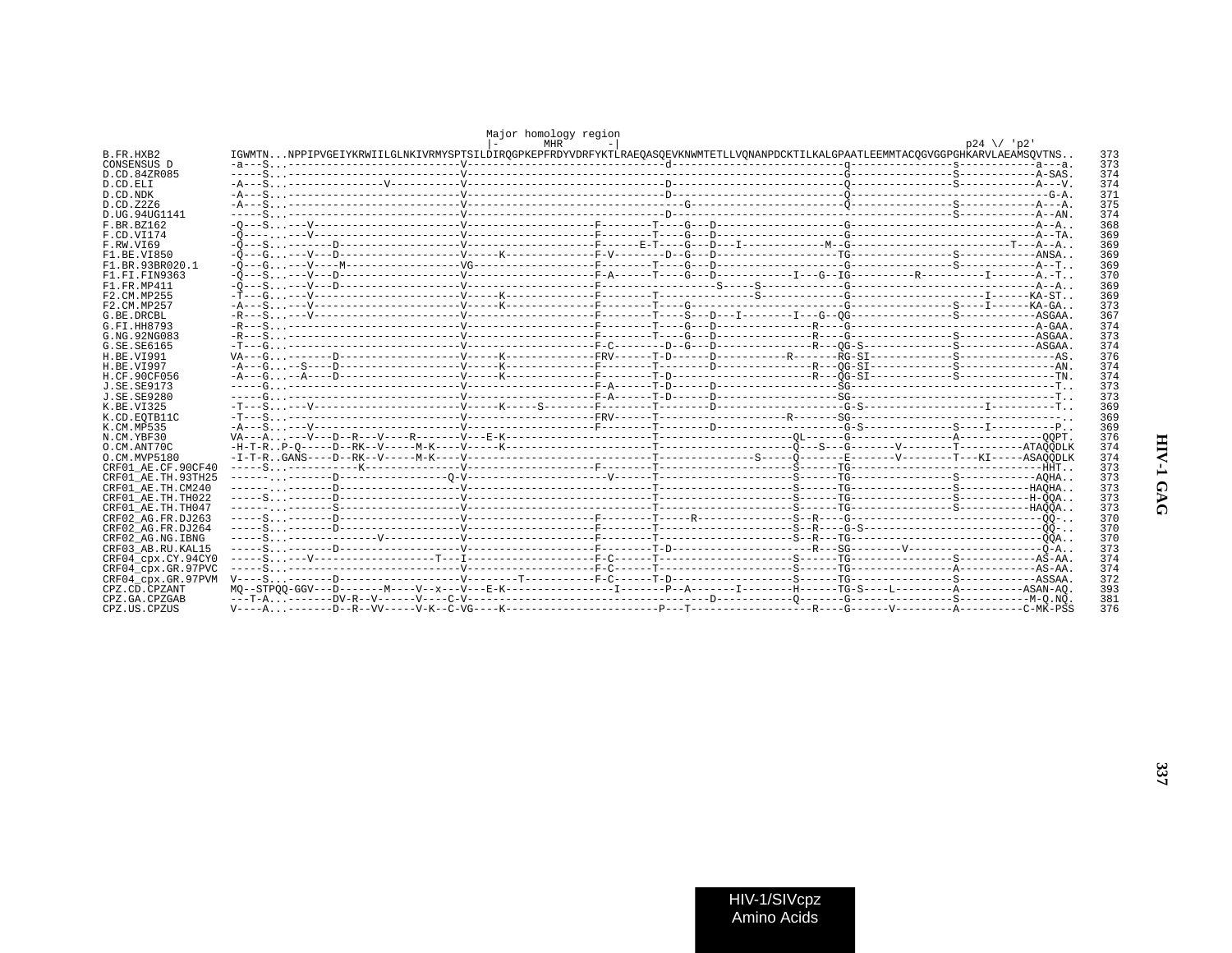## HIV-1/SIVcpz<br>Amino Acids

|                                 |           |                |                              | pol cds start -> |                    | vpr binding   |                                                                                                                                                                                                 |            |
|---------------------------------|-----------|----------------|------------------------------|------------------|--------------------|---------------|-------------------------------------------------------------------------------------------------------------------------------------------------------------------------------------------------|------------|
|                                 | 07 /\ 1p2 | l- Zn-motif -l | $\vert$ - Zn-motif - $\vert$ | $p7 \sqrt{ }$    | $\sqrt{p}$<br>'pl' | $\sim$ 1 $ -$ |                                                                                                                                                                                                 |            |
| B.FR.HXB2                       |           |                |                              |                  |                    |               | ATIMMORGNFRNORKIVKCFNCGKEGHTARNCRAPRKKGCWKCGKEGHOMKDCTEROANFLGKIWPSYKGRPGNFLOSRPEPTAPPEESFRSGVETTTPPOKOEP.                                                                                      | 478        |
| CONSENSUS A                     |           |                |                              |                  |                    |               |                                                                                                                                                                                                 | 472        |
| A.KE.023-CxC-CG                 |           |                |                              |                  |                    |               |                                                                                                                                                                                                 | 475        |
| A.SE.SE6594                     |           |                |                              |                  |                    |               |                                                                                                                                                                                                 | 472        |
| A.SE.SE6954                     |           |                |                              |                  |                    |               |                                                                                                                                                                                                 | 479        |
| A. SE. SE7253                   |           |                |                              |                  |                    |               |                                                                                                                                                                                                 | 473        |
| A.SE.SE7535                     |           |                |                              |                  |                    |               |                                                                                                                                                                                                 | 474        |
| A. SE. SE8131                   |           |                |                              |                  |                    |               |                                                                                                                                                                                                 | 473<br>472 |
| A. SE. SE8538                   |           |                |                              |                  |                    |               |                                                                                                                                                                                                 | 472        |
| A.SE.SE8891<br>A.UG.92UG037     |           |                |                              |                  |                    |               |                                                                                                                                                                                                 | 476        |
| A.UG.U455                       |           |                |                              |                  |                    |               |                                                                                                                                                                                                 | 471        |
| CONSENSUS B                     |           |                |                              |                  |                    |               |                                                                                                                                                                                                 | 478        |
| B.AU.AF128998                   |           |                |                              |                  |                    |               |                                                                                                                                                                                                 | 479        |
| B.AU.MBC18                      |           |                |                              |                  |                    |               |                                                                                                                                                                                                 | 493        |
| B.AU.MBC200                     |           |                |                              |                  |                    |               |                                                                                                                                                                                                 | 478        |
| B.AU.MBC925                     |           |                |                              |                  |                    |               |                                                                                                                                                                                                 | 479        |
| B.AU.MBCC54                     |           |                |                              |                  |                    |               |                                                                                                                                                                                                 | 478        |
| B.AU.MBCC98                     |           |                |                              |                  |                    |               |                                                                                                                                                                                                 | 478        |
| B.AU.MBCD36                     |           |                |                              |                  |                    |               |                                                                                                                                                                                                 | 478        |
| B.CN.RL42                       |           |                |                              |                  |                    |               |                                                                                                                                                                                                 | 483        |
| B.DE.D31                        |           |                |                              |                  |                    |               |                                                                                                                                                                                                 | 478        |
| B.DE.HAN                        |           |                |                              |                  |                    |               |                                                                                                                                                                                                 | 477        |
| <b>B.ES.89SP061</b>             |           |                |                              |                  |                    |               |                                                                                                                                                                                                 | 481        |
| B.GA.OYI                        |           |                |                              |                  |                    |               |                                                                                                                                                                                                 | 477        |
| B.GB.CAM1                       |           |                |                              |                  |                    |               |                                                                                                                                                                                                 | 478        |
| B.GB.MANC                       |           |                |                              |                  |                    |               |                                                                                                                                                                                                 | 478        |
| B.JP.JH31                       |           |                |                              |                  |                    |               |                                                                                                                                                                                                 | 478        |
| B.NL.ACH3202A21                 |           |                |                              |                  |                    |               |                                                                                                                                                                                                 | 478        |
| B.TW.LM49                       |           |                |                              |                  |                    |               |                                                                                                                                                                                                 | 478        |
| <b>B.US.AF070521</b>            |           |                |                              |                  |                    |               |                                                                                                                                                                                                 | 477        |
| B.US.85WCIPR54                  |           |                |                              |                  |                    |               |                                                                                                                                                                                                 | 478        |
| B.US.AD8<br>B.US.BCSG3          |           |                |                              |                  |                    |               |                                                                                                                                                                                                 | 478<br>478 |
| <b>B.US.DH123</b>               |           |                |                              |                  |                    |               |                                                                                                                                                                                                 | 478        |
| <b>B.US.JRCSF</b>               |           |                |                              |                  |                    |               |                                                                                                                                                                                                 | 479        |
| B.US.JRFL                       |           |                |                              |                  |                    |               | <u> 1999 - 1999 - 1999 - 1999 - 1999 - 1999 - 1999 - 1999 - 1999 - 1999 - 1999 - 1999 - 1999 - 1999 - 1999 - 1999 - 1999 - 1999 - 1999 - 1999 - 1999 - 1999 - 1999 - 1999 - 1999 - 1999 - 1</u> | 476        |
| B.US.MNCG                       |           |                |                              |                  |                    |               |                                                                                                                                                                                                 | 481        |
| B.US.NC7                        |           |                |                              |                  |                    |               |                                                                                                                                                                                                 | 480        |
| B.US.NY5CG                      |           |                |                              |                  |                    |               |                                                                                                                                                                                                 | 478        |
| <b>B.US.P896</b>                |           |                |                              |                  |                    |               |                                                                                                                                                                                                 | 478        |
| B.US.RF                         |           |                |                              |                  |                    |               |                                                                                                                                                                                                 | 479        |
| B.US.SF2                        |           |                |                              |                  |                    |               |                                                                                                                                                                                                 | 480        |
| B.US.WEAU160                    |           |                |                              |                  |                    |               |                                                                                                                                                                                                 | 478        |
| B.US.WR27                       |           |                |                              |                  |                    |               |                                                                                                                                                                                                 | 478        |
| B.US.YU2                        |           |                |                              |                  |                    |               |                                                                                                                                                                                                 | 478        |
| CONSENSUS C                     |           |                |                              |                  |                    |               |                                                                                                                                                                                                 | 466        |
| C.BR.92BR025                    |           |                |                              |                  |                    |               |                                                                                                                                                                                                 | 475        |
| C.BW.96BW01B22                  |           |                |                              |                  |                    |               |                                                                                                                                                                                                 | 472        |
| C.BW.96BW0402                   |           |                |                              |                  |                    |               |                                                                                                                                                                                                 | 472        |
| C.BW.96BW0502                   |           |                |                              |                  |                    |               |                                                                                                                                                                                                 | 478        |
| C.BW.96BW1104                   |           |                |                              |                  |                    |               |                                                                                                                                                                                                 | 470        |
| C.BW.96BW1210                   |           |                |                              |                  |                    |               |                                                                                                                                                                                                 | 473        |
| C.BW.96BW15B03<br>C.BW.96BW1626 |           |                |                              |                  |                    |               |                                                                                                                                                                                                 | 472<br>472 |
| C.BW.96BW17A09                  |           |                |                              |                  |                    |               |                                                                                                                                                                                                 | 470        |
| C.ET.ETH2220                    |           |                |                              |                  |                    |               |                                                                                                                                                                                                 | 484        |
| C. TN. 95TN21068                |           |                |                              |                  |                    |               |                                                                                                                                                                                                 | 471        |
| C.IN.93IN904                    |           |                |                              |                  |                    |               |                                                                                                                                                                                                 | 480        |
| C. IN. 93 IN 905                |           |                |                              |                  |                    |               |                                                                                                                                                                                                 | 471        |
| C. TN. 93TN999                  |           |                |                              |                  |                    |               |                                                                                                                                                                                                 | 471        |
| C.IN.94IN11246                  |           |                |                              |                  |                    |               |                                                                                                                                                                                                 | 468        |
|                                 |           |                |                              |                  |                    |               |                                                                                                                                                                                                 |            |

338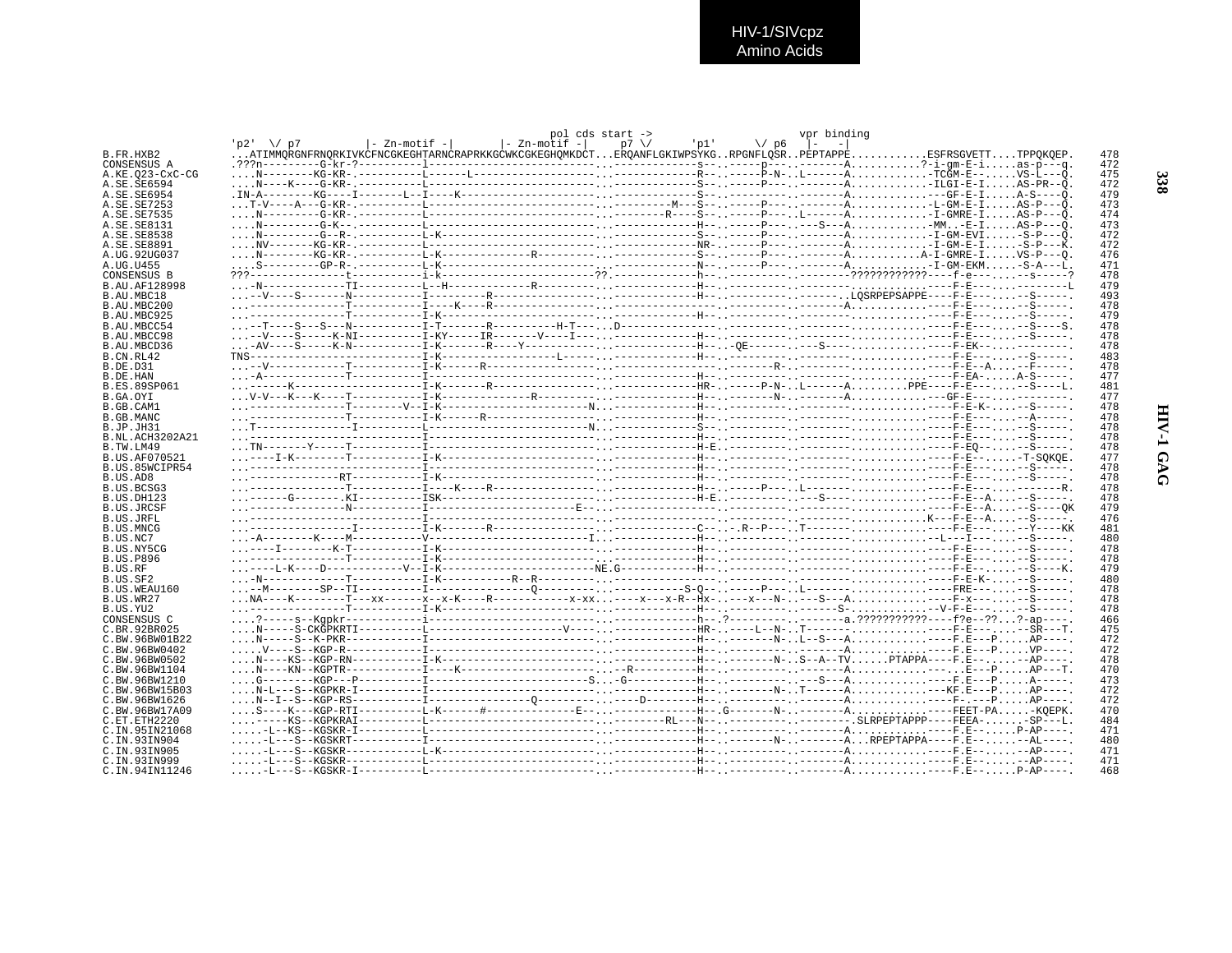|                    |           |                    |              | pol cds start -> |                | vpr binding |                                                                                                                        |     |
|--------------------|-----------|--------------------|--------------|------------------|----------------|-------------|------------------------------------------------------------------------------------------------------------------------|-----|
|                    | 7מ/\\ 2ט' | $ -$ Zn-motif $- $ | - Zn-motif - | $p7 \sqrt{ }$    | 'p1' \/p6  - - |             |                                                                                                                        |     |
| B.FR.HXB2          |           |                    |              |                  |                |             | ATIMMORGNFRNORKIVKCFNCGKEGHTARNCRAPRKKGCWKCGKEGHOMKDCTEROANFLGKIWPSYKGRPGNFLOSRPEPTAPPEESFRSGVETTTPPOKOEP.             | 478 |
| CONSENSUS D        |           |                    |              |                  |                |             |                                                                                                                        | 476 |
| D.CD.84ZR085       |           |                    |              |                  |                |             |                                                                                                                        | 478 |
| D.CD.ELI           |           |                    |              |                  |                |             |                                                                                                                        | 478 |
| D.CD.NDK           |           |                    |              |                  |                |             |                                                                                                                        | 475 |
| D.CD.Z2Z6          |           |                    |              |                  |                |             |                                                                                                                        | 479 |
| D.UG.94UG1141      |           |                    |              |                  |                |             |                                                                                                                        | 480 |
| F.BR.BZ162         |           |                    |              |                  |                |             |                                                                                                                        | 471 |
| F.CD.VI174         |           |                    |              |                  |                |             |                                                                                                                        | 473 |
|                    |           |                    |              |                  |                |             |                                                                                                                        | 472 |
| F.RW.VI69          |           |                    |              |                  |                |             |                                                                                                                        |     |
| F1.BE.VI850        |           |                    |              |                  |                |             |                                                                                                                        | 471 |
| F1.BR.93BR020.1    |           |                    |              |                  |                |             |                                                                                                                        | 472 |
| F1.FI.FIN9363      |           |                    |              |                  |                |             |                                                                                                                        | 473 |
| F1 FR MP411        |           |                    |              |                  |                |             |                                                                                                                        | 472 |
| F2.CM.MP255        |           |                    |              |                  |                |             |                                                                                                                        | 472 |
| F2.CM.MP257        |           |                    |              |                  |                |             |                                                                                                                        | 476 |
| G. BE. DRCBL       |           |                    |              |                  |                |             |                                                                                                                        | 471 |
| G.FI.HH8793        |           |                    |              |                  |                |             |                                                                                                                        | 478 |
| G.NG.92NG083       |           |                    |              |                  |                |             |                                                                                                                        | 478 |
| G.SE.SE6165        |           |                    |              |                  |                |             |                                                                                                                        | 478 |
| H.BE.VI991         |           |                    |              |                  |                |             |                                                                                                                        | 480 |
| H.BE.VI997         |           |                    |              |                  |                |             |                                                                                                                        | 478 |
| H.CF.90CF056       |           |                    |              |                  |                |             |                                                                                                                        | 479 |
| J. SE. SE9173      |           |                    |              |                  |                |             |                                                                                                                        | 475 |
| J.SE.SE9280        |           |                    |              |                  |                |             |                                                                                                                        | 475 |
| K.BE.VI325         |           |                    |              |                  |                |             |                                                                                                                        | 472 |
| K.CD.EOTB11C       |           |                    |              |                  |                |             |                                                                                                                        | 472 |
| K.CM.MP535         |           |                    |              |                  |                |             |                                                                                                                        | 472 |
| N.CM.YBF30         |           |                    |              |                  |                |             | TSVFA-----KGI--PI----------L----K---RG------O--------KNE.G-------S-SPF------P-TTTRK------L-YGFOE-KSTOGKEM--N.          | 486 |
| O.CM.ANT70C        |           |                    |              |                  |                |             |                                                                                                                        | 479 |
| O.CM.MVP5180       |           |                    |              |                  |                |             | GGYTAVF----ÕNP-RKGPI-----------I-K-------R------Õ--------KNG--------Y--P-GT----YV-KOVS-S---M-EAVKEÕ-N-S-KG.            | 479 |
|                    |           |                    |              |                  |                |             |                                                                                                                        | 475 |
| CRF01 AE.CF.90CF40 |           |                    |              |                  |                |             |                                                                                                                        |     |
| CRF01 AE.TH.93TH25 |           |                    |              |                  |                |             |                                                                                                                        | 467 |
| CRF01 AE.TH.CM240  |           |                    |              |                  |                |             |                                                                                                                        | 480 |
| CRF01 AE.TH.TH022  |           |                    |              |                  |                |             |                                                                                                                        | 475 |
| CRF01 AE.TH.TH047  |           |                    |              |                  |                |             |                                                                                                                        | 475 |
| CRF02 AG.FR.DJ263  |           |                    |              |                  |                |             |                                                                                                                        | 472 |
| CRF02 AG.FR.DJ264  |           |                    |              |                  |                |             |                                                                                                                        | 472 |
| CRF02 AG.NG.IBNG   |           |                    |              |                  |                |             |                                                                                                                        | 472 |
| CRF03 AB.RU.KAL15  |           |                    |              |                  |                |             | $N^{---}KS^{---}GPKR----------------------------------------R^{---S---P---P------S---A--S-GM-E-I--SL^{---}0.$          | 475 |
| CRF04 cpx.CY.94CY0 |           |                    |              |                  |                |             |                                                                                                                        | 478 |
| CRF04 cpx.GR.97PVC |           |                    |              |                  |                |             |                                                                                                                        | 478 |
| CRF04 cpx.GR.97PVM |           |                    |              |                  |                |             |                                                                                                                        | 476 |
| CPZ.CD.CPZANT      |           |                    |              |                  |                |             |                                                                                                                        | 505 |
| CPZ.GA.CPZGAB      |           |                    |              |                  |                |             | GRAD.VFF-K-OGAGPKRKI----------L----K---R---R--Ö---------G--V-----G---RS------V-N-T------I-YGYÖE-EKSO.ËKKEG-S.          | 489 |
| CPZ.US.CPZUS       |           |                    |              |                  |                |             | $\ldots$ . VFL-K--AGKPGRKI-----------L---------R------------AGN.---------H-SPSWSGGSKRPGNFLENRK------I-D-GYOE--VT-EKOG. | 483 |
|                    |           |                    |              |                  |                |             |                                                                                                                        |     |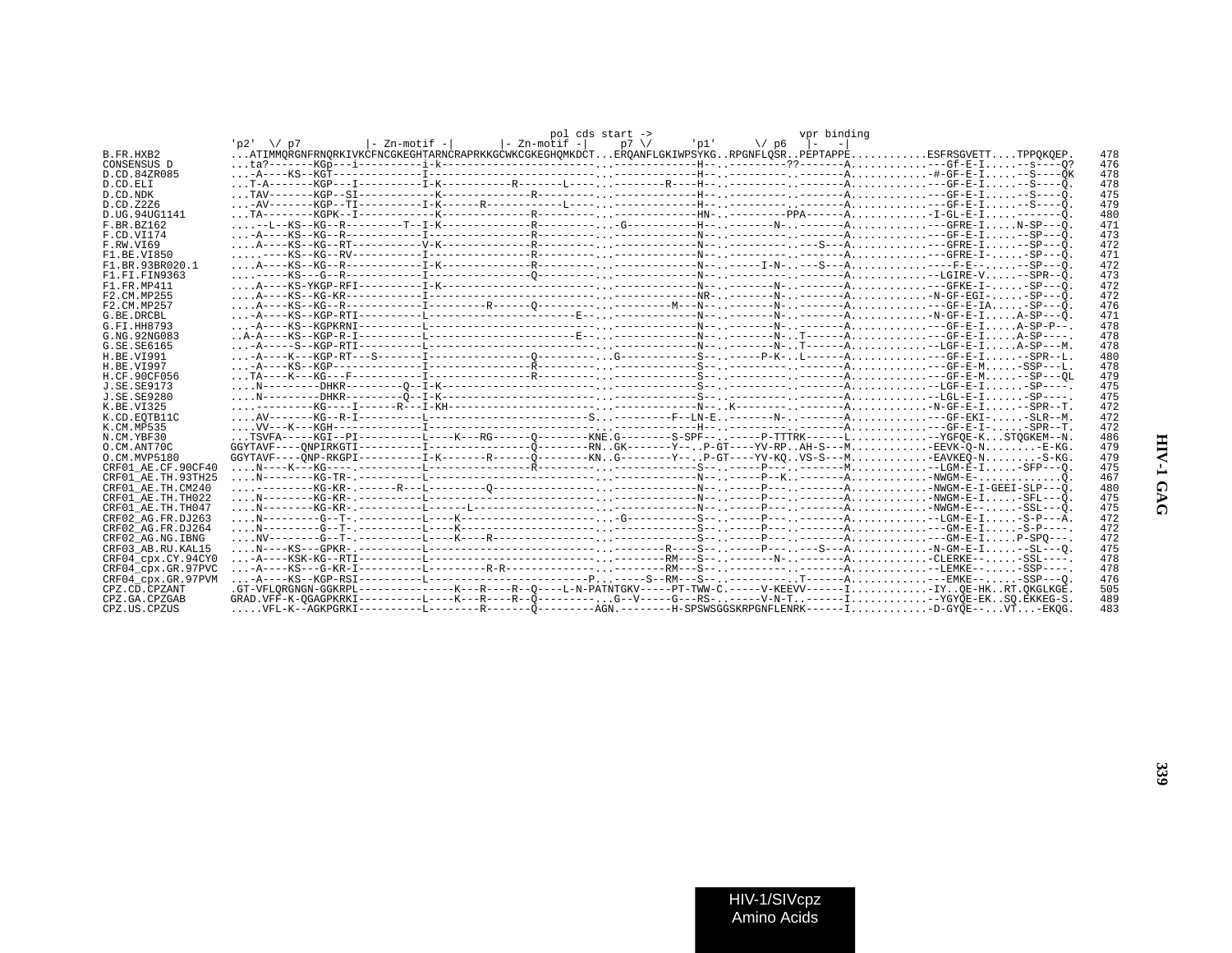|                          | vpr binding                                                                             |                 |
|--------------------------|-----------------------------------------------------------------------------------------|-----------------|
|                          | p6 terminus                                                                             |                 |
| B.FR.HXB2                | IDKELYPLTSLRSLFGNDPSSO\$                                                                | 500             |
| CONSENSUS A              | k-r-qn??--v--K------?1---                                                               | 493             |
| A.KE.023-CxC-CG          | $\ldots \ldots \ldots$ K-R- $\ldots$ QAQ.--V--K------LL---                              | 498             |
| A.SE.SE6594              | $\ldots \ldots \ldots \text{TP} \ldots \ldots -\text{SV--K------}$                      | 490             |
| A. SE. SE6954            |                                                                                         | 500             |
| A.SE.SE7253              | $K-R-.$ ONS $-SV-X---LL---$                                                             | 496             |
| A.SE.SE7535              | $\ldots \ldots \ldots$ KGQD. . P. --V--K------LL---                                     | 495             |
| A.SE.SE8131              | NNP.-SV--K------LL---                                                                   | 492<br>495      |
| A.SE.SE8538              | K---OVP.--V--K-------L---<br>$\ldots \ldots \ldots$ K-R- $\ldots$ SEAP--I--K-------L--- | 496             |
| A.SE.SE8891              | $N$ -RD. . ONP. -SV--K------LL---                                                       | 49 <sup>g</sup> |
| A.UG.92UG037             | . K-R- QT. . --V--K--------L---                                                         | 493             |
| A.UG.U455<br>CONSENSUS B | ????????------??--a-------------?                                                       | 500             |
| B.AU.AF128998            | PSQKQET. ---D. .-- -- A--K--------L--                                                   | 508             |
| B.AU.MBC18               | $\ldots \ldots \ldots -RD \ldots \text{SSLY--A---------}$                               | 517             |
| B.AU.MBC200              |                                                                                         | 500             |
| B.AU.MBC925              |                                                                                         | 501             |
| B.AU.MBCC54              |                                                                                         | 500             |
| B.AU.MBCC98              | ---D----A--I-----------                                                                 | 500             |
| B.AU.MBCD36              |                                                                                         | 500             |
| B.CN.RL42                |                                                                                         | 505             |
| B.DE.D31                 |                                                                                         | 500             |
| B.DE.HAN                 | . ---- -- --A--K----S------                                                             | 49S             |
| B.ES.89SP061             | . ---- -- -SA--K--------L---                                                            | 503             |
| B.GA.OYI                 |                                                                                         | 49S             |
| B.GB.CAM1                |                                                                                         | 500             |
| B.GB.MANC                |                                                                                         | 500             |
| B.JP.JH31                |                                                                                         | 50C             |
| B.NL.ACH3202A21          |                                                                                         | 500             |
| B.TW.LM49                | --D----A--E-----------                                                                  | 500             |
| B.US.AF070521            | $P_1, \ldots, \ldots$ ----, , --, , --A-------S------                                   | 500             |
| B.US.85WCIPR54           |                                                                                         | 500             |
| B.US.AD8                 |                                                                                         | 500             |
| B.US.BCSG3               | . E--- M- --A--------------                                                             | 500             |
| B.US.DH123               | ------A--K-------\$-R-                                                                  | 497             |
| <b>B.US.JRCSF</b>        | OEP----------------------                                                               | 504             |
| B.US.JRFL                | OET---D----A--K-------L--.                                                              | 498             |
| B.US.MNCG                |                                                                                         | 506<br>502      |
| B.US.NC7<br>B.US.NY5CG   | . ---- -- -- A------- - S------                                                         | 500             |
| <b>B.US.P896</b>         |                                                                                         | 500             |
| B.US.RF                  |                                                                                         | 501             |
| B.US.SF2                 |                                                                                         | 502             |
| B.US.WEAU160             |                                                                                         | 500             |
| B.US.WR27                | . ---- -- -- A-------V-------                                                           | 500             |
| B.US.YU2                 | . ---- -- -- A-------S------                                                            | 500             |
| CONSENSUS C              |                                                                                         | 486             |
| C.BR.92BR025             | . ---- - ------ K----S--L-T-                                                            | 496             |
| C.BW.96BW01B22           | K-R-----------S--L---                                                                   | 492             |
| C.BW.96BW0402            | K-R------K----S--L---                                                                   | 492             |
| C.BW.96BW0502            | $K-R-.$ . P-RE---A------SG-L---                                                         | 502             |
| C.BW.96BW1104            | . K-R- --I--K----S--L---                                                                | 490             |
| C.BW.96BW1210            | K-R-P--A--K-------L---                                                                  | 494             |
| C.BW.96BW15B03           | . K-R- -- I--K----S--L---                                                               | 492             |
| C.BW.96BW1626            |                                                                                         | 492             |
| C.BW.96BW17A09           |                                                                                         | 48 <sup>9</sup> |
| C.ET.ETH2220             | K-R-A----K-----HLL--                                                                    | 504             |
| C.IN.95IN21068           | K-R----------S--L---                                                                    | 491             |
| C.IN.93IN904             | K-R------K----S--L---                                                                   | 500             |
| C.IN.93IN905             | $\ldots \ldots \ldots$ K-R- $\ldots \ldots$ -----------S--L---                          | 491             |
| C. IN. 93IN999           |                                                                                         | 491             |
| C.IN.94IN11246           | KER----------S--J---                                                                    | 488             |

340

**HIV-1 GAG 340 HIV-1 GAG**